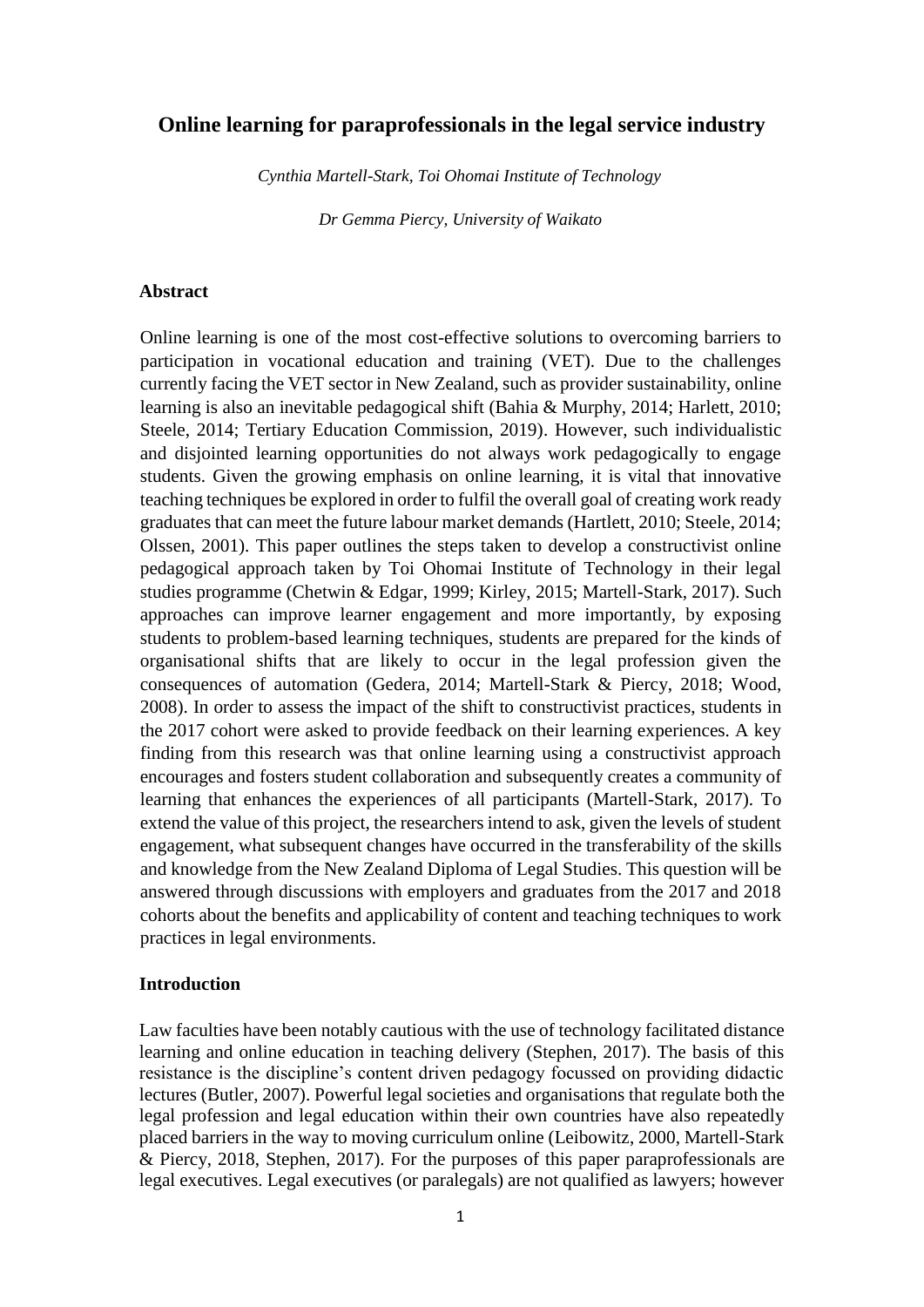most have qualifications and are generally skilled in one or more aspects of law and attend to a wide range of legal work, generally specialising in one or more of the following: residential and/or commercial conveyancing, estate administration, trust formation and administration, estate planning and some aspects of litigation (New Zealand Institute of Legal Executives, 2019).

This paper asks; given the 'supposedly' unsuited nature of legal studies to online learning what kinds of steps could be taken to ensure beneficial pedagogical design? Second, what benefits can accrue to students and teachers from a shift to online delivery? Third, can the benefits that accrue to students and teachers also be transferred to the workplace? As such the purpose of this paper is to describe the kinds of pedagogical approaches that can be used to promote effective pedagogical design for online delivery in VET. First, the paper describes the motivations for, as well as the steps taken, to develop a constructivist pedagogical approach to facilitate online delivery of the Diploma in Legal Executive Studies at Toi Ohomai Institute of Technology, Tauranga, New Zealand. Second, the paper presents findings from the Toi Ohomai curriculum re-development from a small research project completed with students taking the re-designed papers (Stage 1). The paper concludes with a brief discussion on the findings from Stage 1 and also discusses the next stage of the research process that intends to draw on views from graduates and employers of graduates from the Diploma on the extent to which the re-developed programme is providing transferable skills to the workplace (Stage 2).

# **Literature review**

## *Challenging the resistance of the legal profession to online learning*

Some staunch critics of online learning believe the current wave of technology enhanced education is fraught with pedagogically unsound replications of the worst aspects of teaching and learning from the traditional classroom (Morris & Taub-Pervizpour, 2018; Silver, 2018). However, supporters of online learning argue that online education can be as good as, or even better, than programmes taught in the traditional classroom (Harrell, 2013). Constructivist theory as the basis for a pedagogical approach for online learning has been touted as a powerful and successful method for curriculum design and development. (Biggs & Tang, 2011, Reid-Martinez & Grooms, 2018; Tyler, 1949). One that offers educationalists in legal studies a way forward. As students' learning styles increasingly shift towards the use and dependency on computers and technology, legal education pedagogy will be driven to change (O'Neil, Singh, O'Donoughue & Cope, 2004). Legal education must continue evolving and incorporate appropriate techniques and pedagogical approaches for the development of an online environment (Chetwin & Edgar, 2000; Stephen, 2017). As part of adapting to the changing nature of work and pedagogy, Stephen (2017) argues that a learner centred approach is key for online programmes as it creates meaningful opportunities to interpret, discuss, negotiate and reflect upon the law and legal processes.

# *Background*

Consistent with international trends, the neo-liberal reforms of the 1990s re-shaped the New Zealand vocational education and training (VET) system to be employer-led and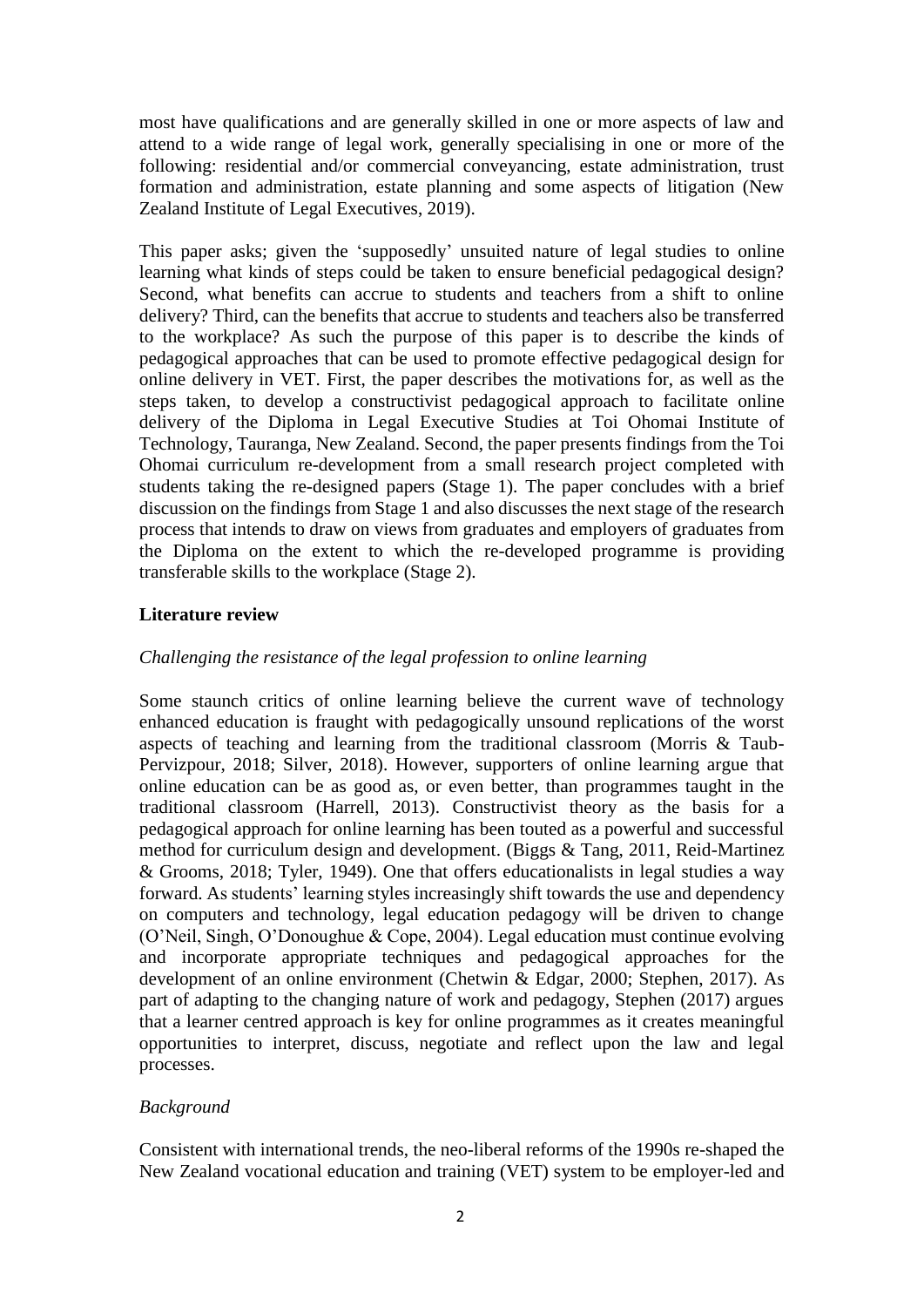flexible. One of the policy changes created competition between the educational providers by linking funding to student enrolment numbers (Olssen, 2001). In this environment, the education providers had to manage funding constraints through a mix of: cost-cutting, restructuring, and developing creative new programmes of study that could reach as many potential students as possible. One of the responses to these demands has been the shift to distance learning, with a particular focus on online delivery of educational programmes (Govers, 2010; Walters, 2019).

Concurrently, educationalists were also exploring ways to make study more accessible to learners from a social justice perspective. These social justice aims have often been side-lined in the drive to ensure qualifications are accessible and relevant to industry demand (Law, 1997; Piercy, 1999, Piercy, 2011). Nevertheless, social justice, as well as economic aims can be enhanced by the shift to online delivery of VET programmes, which offer learners flexible, accessible and relevant high-quality learning opportunities (Govers, 2010; Martell-Stark & Piercy, 2018; Steele, 2014).

### *Qualification redesign*

For various historical reasons, including the aforementioned resistance from the professional legal bodies, the New Zealand Diploma in Legal Executive Studies (NZDLES) was not available online as a distance learning option. The targeted review of qualifications (TRoQ) provided an opportunity for a change in the delivery modality of the diploma. The review process, which is part of a quality assurance system that commenced in 2008, requires all qualifications in the VET sector to go through a collaborative exercise (involving key stakeholders as well as educational institutions) over three to five years. The legal studies programmes completed this review process in 2016 where the shift to online pedagogy was fully endorsed by industry. Once the new qualification was registered on the New Zealand Qualifications Framework the development of delivery practices was opened up to new providers and Toi Ohomai took the initiative to develop a fully online programme (Martell-Stark & Piercy, 2018).

The re-development of the NZDLES was also part of a conscious choice to improve Toi Ohomai's online delivery (Steele 2014, Martell-Stark & Piercy, 2018). The team used constructive alignment to redevelop the courses (Biggs & Tang, 2011). Alignment is where the assessment activities need to be connected to the intended learning. The shift in focus from 'topics that need to be covered' to 'what and how the students are to learn' is a powerful and successful method of course design. The model for an aligned curriculum ensures that learning outcomes are formulated first, then the assessment regime is designed and then finally the teaching and student activities are developed and aimed at achieving these outcomes. By deconstructing the original qualification and underpinning the development with a constructivist approach, the legal studies teaching team was able to design a quality online programme built on 'real' problem-based learning, in conjunction with taking an overall learner-centred approach to both teaching and learning (Stephen, 2017; Wood, 2008).

The use of a constructivist pedagogy in an online setting can increase engagement through creating a collaborative learning environment (Reid-Martinez & Grooms, 2018). The advent of new types of collaborative technology, such as, web conferencing platforms and real-time communication tools have facilitated the implementation of constructivist approaches in the online environment (Wang, Jaeger, Lefaiver &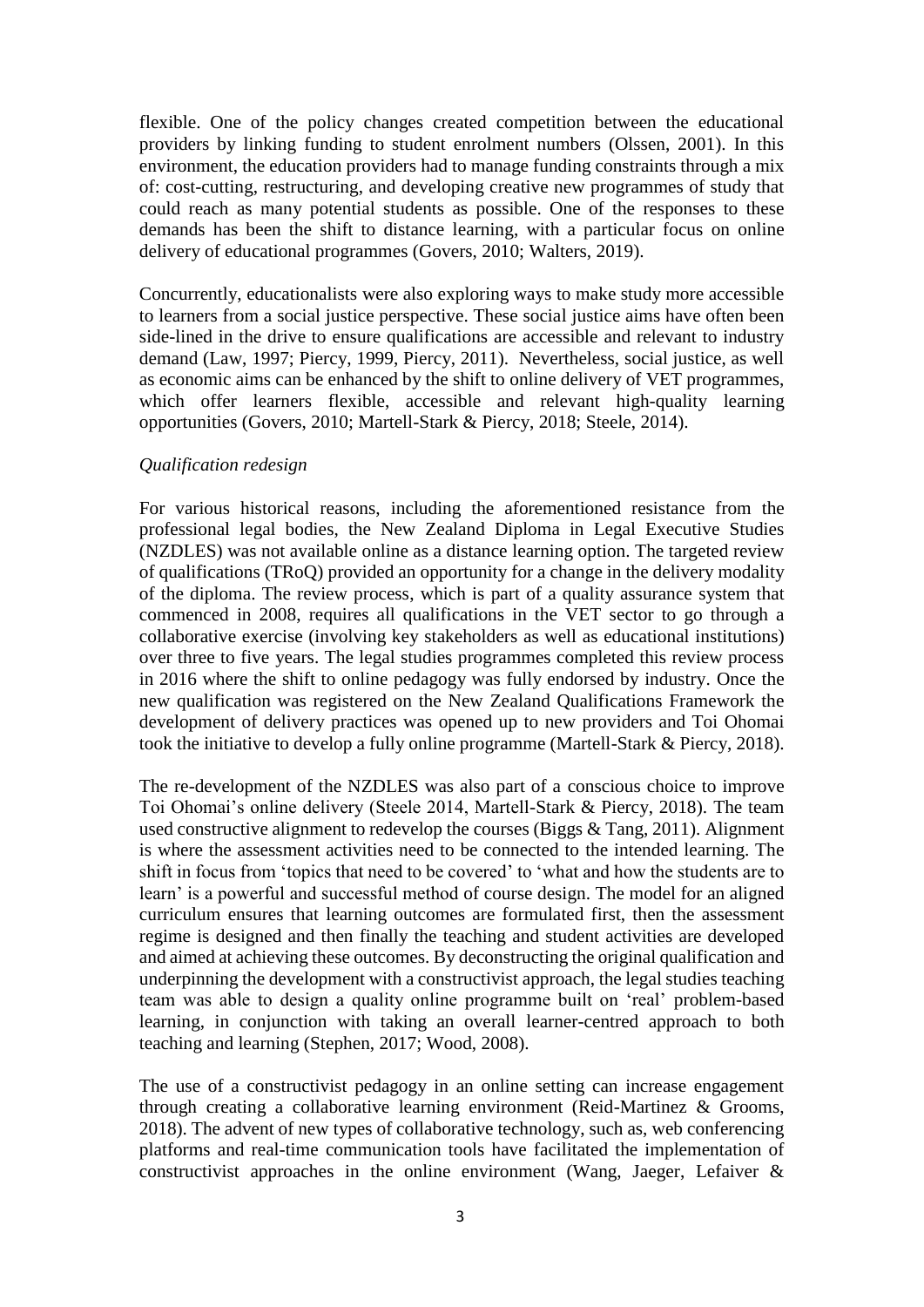Rothenberg, 2012). The development also took into consideration the belief that doing legal studies can be a bit boring at times. Legal study requires a lot of reading and interpretation of cases and legislation that often will not make a lot of sense until you begin working in this area of the law.

### **Research Approach**

Given the resistance of the professional bodies to the shift to a fully online programme, the teaching team felt it was important that the efficacy of their online Diploma was captured by investigations beyond the level of internal evaluation procedures and anecdotal commentary. The legal studies programme co-ordinator (author 1) in 2017, who was responsible for some of the qualification redevelopment, took the initiative to design a research project evaluating different aspects of the constructivist approach and the use of technology within the revamped diploma (Stage 1).

#### *Stage 1: Student Surveys*

The stage 1 research focussed on the students' initial and concluding reactions to the use of scenario-based learning in the online environment. The research question addressed by this stage is: to what extent have the purported benefits of shifting to an online learning environment that uses a constructivist approach been noted by students?

This question was answered by evaluating students' experience of an assessment item focussed on building rapport and collaboration to enhance the development of each other's professional communication skills. This pedagogical aim was based on the belief that learning with technology is more than making activities digital, it is about using these technologies to create meaningful ways for the students to interact with each other and share their knowledge and ideas (Yelland, 2006).

There were two assessment items in this research project. Both items involved students getting into pairs to do simulations. The first item was a client interview simulation and the second item was a negotiation. For each item there was one practice simulation done prior to the assessment simulation. Each practice simulation was done in a breakout room which was a feature available as part of the web-conferencing software. Recording is not available in the breakout room function so only the assessments were recorded. The two assessment simulations were done online in real time (synchronous) in a virtual meeting room that was named and set up specifically for each pair of students. The recordings played a crucial part in the assessment as students were required to evaluate and write up a reflective report on their performance of the skills for each assessment. The web-conferencing software used in this research project is called Adobe Connect (Gedera, 2014; Martell-Stark, 2017).

At the conclusion of the first and second iteration of the assessment the surveys were sent out to all the participants. Seven students were recruited and filled out the first survey, while six students completed the second. The students were mostly mature and female with one male participant. Some of the participants were transitioning from prior careers in different industries to conveyancing and legal executive work. Others already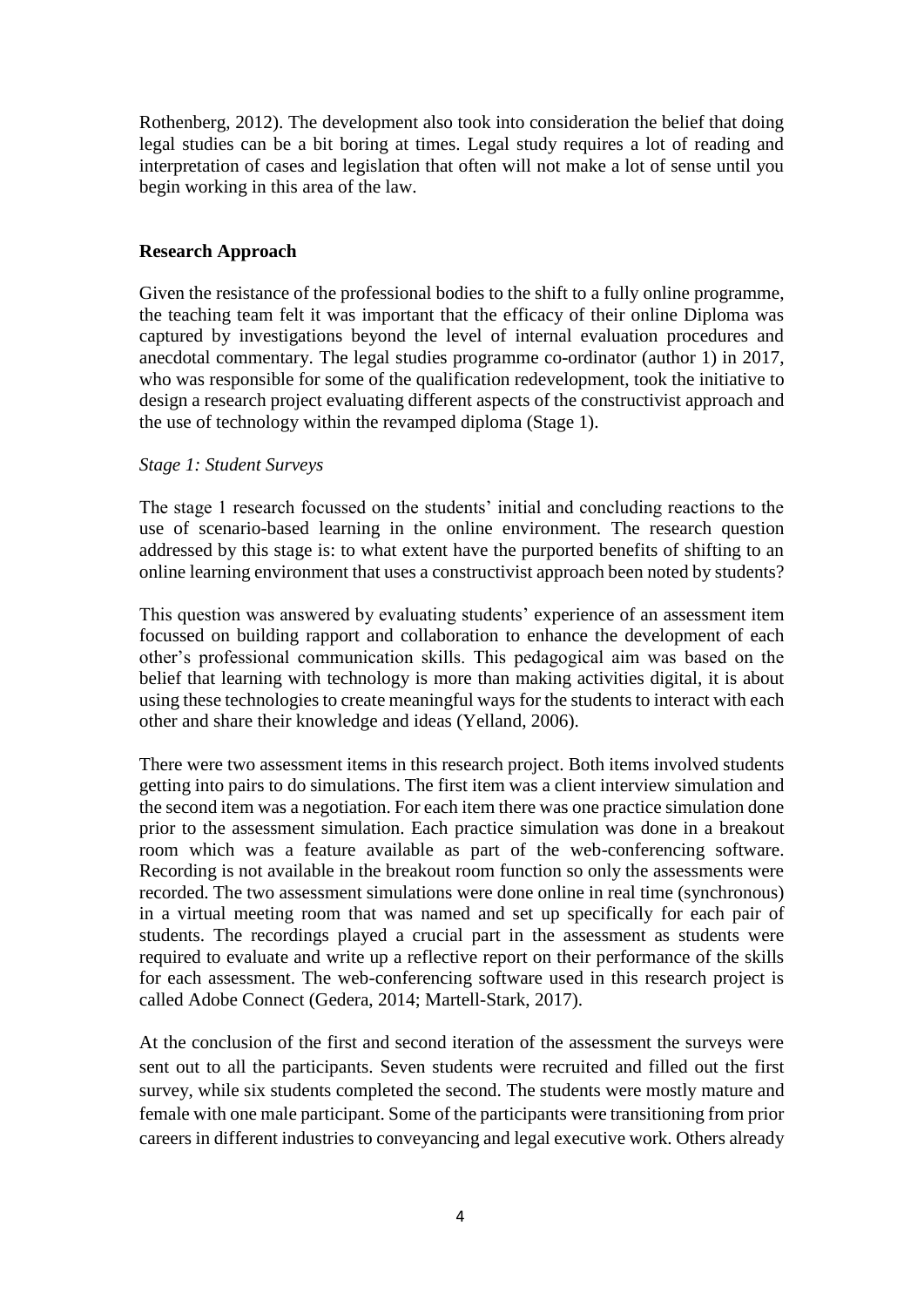employed in law-based settings were taking the online qualification for professional development and/or career advancement within their workplace.

The survey questions asked the students to share their views on the clarity of instructions, their experiences with the technology and assess the areas designed with the principles of constructivism, for example: Did working and interacting with your fellow students during this activity assist your learning? How? The second survey shared a similar focus but also was designed to ask the students to reflect on the resources provided and the experience of learning online. These questions are listed in full below:

- 1. Were the instructions and information clear about the Negotiation practice and assessment simulations? If they were not clear, please describe?
- 2. How effective was it to have a video recording of the instructions before the negotiation practice and assessment? Describe.
- 3. How useful was it to have access to the Negotiation Assignment before doing the Negotiation simulations? Why or Why not?
- 4. Did working and interacting with your fellow students during this activity assist your learning? How?
- 5. How would you describe the overall experience of using the Adobe Connect meeting rooms/software for these online simulations?
- 6. What changes would you suggest to improve these online simulations for future students taking this course?

The survey questions were designed to investigate the use of the technology and the pedagogical approaches used to encourage collaboration and to assess the impact of the shift to other constructivist approaches (learning alignment and scenario/problem-based learning). The responses were analysed for mentions of key terms from literature that discuss constructivism, such as engagement and collaborative learning. For this stage, ethics approval was sought and gained from the Research Committee of Toi Ohomai where the students were enrolled. The survey research was also overseen by researchers within the University of Waikato Teaching and Learning Development team.

# **Findings from Stage 1 Research**

Overall the feedback gained through the two surveys was positive except for some issues around technical difficulties that occurred. The quotes provided below exemplify comments made that reflect the benefits of the constructivist approach in relation to collaborative learning and problem-based learning.

### *Collaborative learning*

Although the students generally enjoyed the experience of interacting with each other one student was not convinced that she learned anything more and one student struggled during the simulations. For instance: "I am not sure I learnt anything extra from it than from the tasks of analysing online videos and filling out questioning templates… …I understand each person learns differently so having a variety of activity styles is good."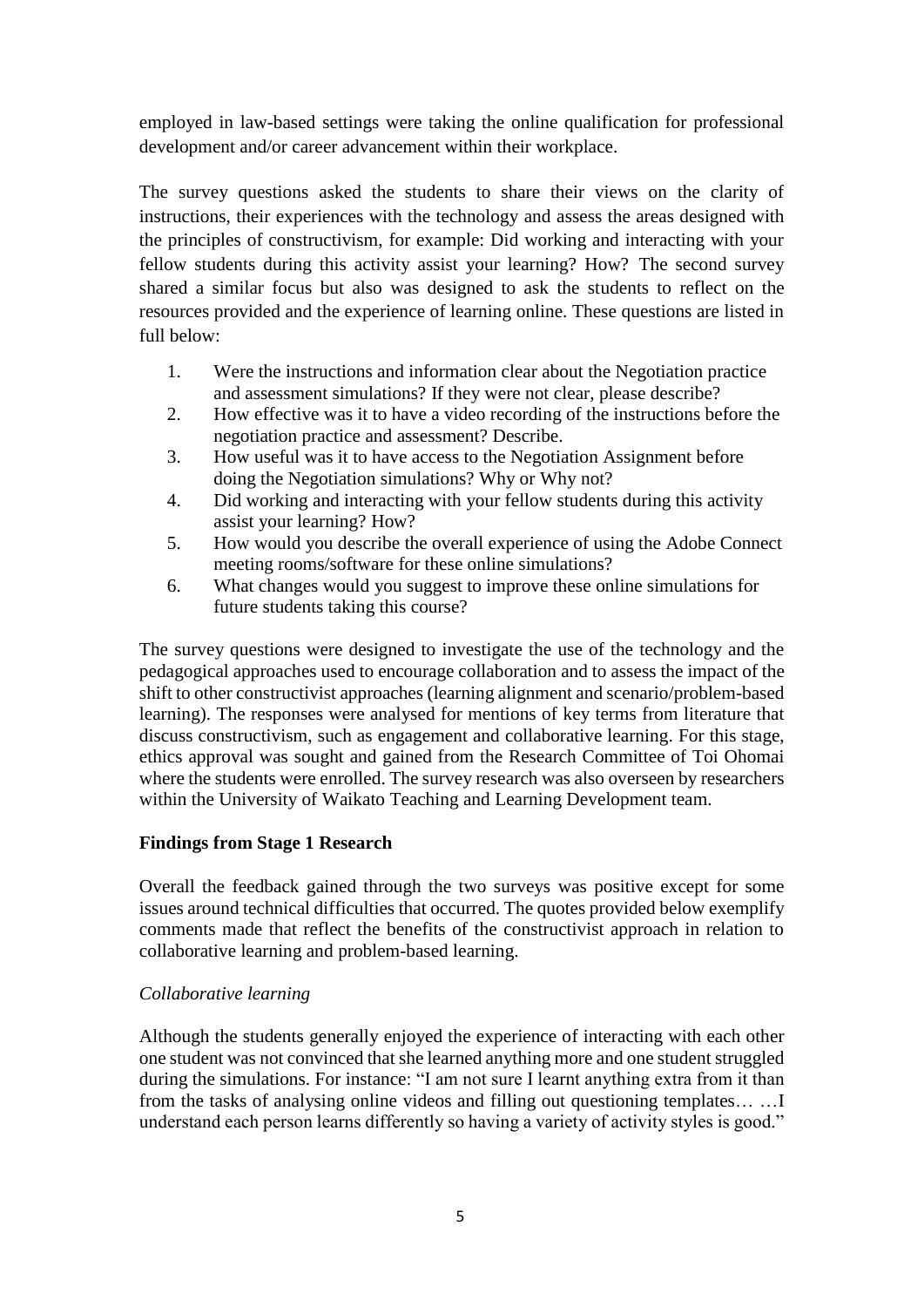However, there were a number of comments given by the students about the benefit of collaboration. For example, one student stated: "working and interacting with my fellow students during the activity assisted in my learning, as it gave me the opportunity to interact with a person with a problem that I had to solve....".

Another example was: "I was pressured but later had a lot to take away, my partner was great."

Significantly one student pointed out: I need to be able to understand body language as well as talking in a clear understandable manner to a client." Clearly, the online environment was not a barrier to observing non-verbal cues.

### *Problem-based learning*

The students could clearly see the relevance of the scenario-based learning activity illustrated by the following statements:

It helped me to: "…realise the other client's perspective of the problem as well and understand that the task of creating value in a negotiation and to balance the claim is actually a challenging task.

"…it allowed me to experience the situation I would be placed in when I first meet a client."

"I was pleased that the simulation exercises online were as real as a meeting that would take place via skype or teleconference. It had the same quality that the bank, law firm and court use."

"It's been cool to get a feel for real life workplace client/ interview processes."

Another student noted: "I feel like this is the only paper in the conveyancing/legal executive where we are conducting an activity which is necessary to our future profession. I've come to realise what I need to work on and what is required to help a client". This student also stated: "in the future when I am working, it is critical to be able to discuss with clients issues they are going through.

### **Discussion and initial conclusions**

This research adds to the scholarly writing that supports an approach to online learning of legal studies that successfully meets the needs of the legal profession. Legal study students are required to develop, practice and be assessed on a number of communication skills such as client interviewing and negotiation. The online environment presents a particular challenge in developing these skills as it requires interaction and engagement of students who only see each other in a virtual environment. Scenario-based learning fits nicely into simulation activities such as client interviews and negotiations that were part of the evaluated assessment. From the quotes provided above it is clear to see that the purposeful engagement in real life practice situations enabled the students to learn from their direct involvement, enactments, interaction with other students and reflections on the simulations (Errington, 2003). More importantly this approach contributed to the establishment of a community of learning between the students, as well as within the student/teacher relationship,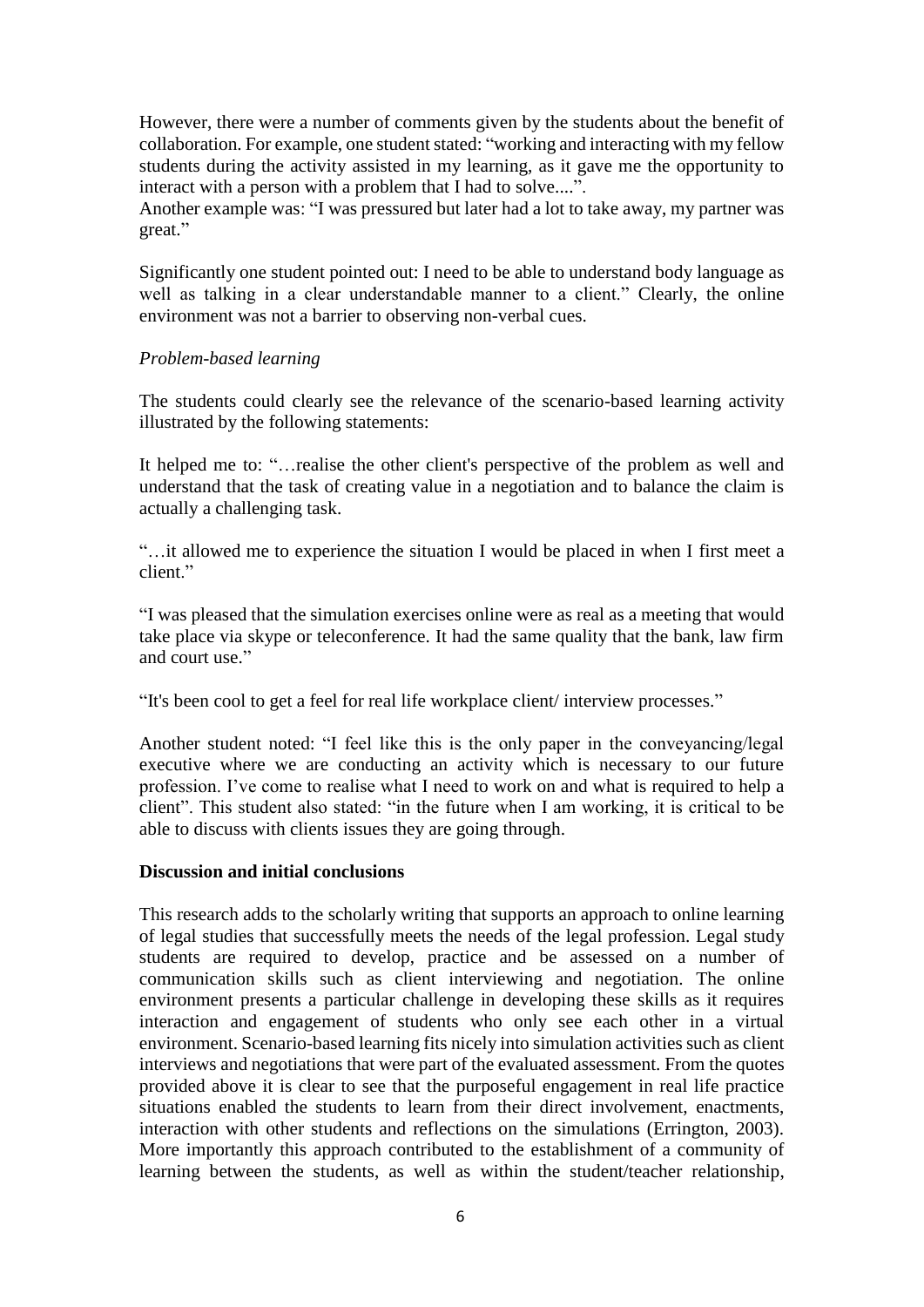illustrating the benefits that can be captured in the shift to an online learning environment. The teaching of communication skills to paraprofessionals shows the effectiveness of using synchronous web-conferencing software in fostering a collaborative learning environment for online students. Research, like this, that illustrates the benefits of constructivist instructional design in the development of online legal studies programmes may remedy the hesitation of law societies and legal education policy makers to deliver legal studies programmes fully online.

### *Continuing resistance*

Despite the potential gains from the use of constructivist pedagogy and the affordances provided by a fully online delivery there is continued resistance from the professional bodies to the online qualification (Martell-Stark & Piercy, 2018). While the research in stage 1 was focussed on determining the expected benefits perceived by the students it is clear that further research could be used to demonstrate the potential gains to students as well as employers. If employers can see the benefit to the online qualification then this could provide a basis for continuing to heed the call to move legal studies education into the future. As a result, the research in stage 2 is seeking more details and specific feedback from the qualifications end users students who have graduated and employers of those graduates. The subsection below describes the subsequent research approach and how it addresses the last question of the paper: can the benefits that accrue to students and teachers also be transferred once students are graduates and in the workplace?

### *Stage 2: Master Research: Graduate and Employer Interviews*

The intention of the research is to gather information that may strengthen the alignment and relevance of the qualification to industry and produce graduates that adapt quickly and successfully during the transition from tertiary study to employment. In doing so, the research findings will also support the compliance requirements in relation to the graduate outcomes set in the approved NZQA programme documentation. Ethics approval has been obtained from both the University of Waikato and Toi Ohomai for the second part (stage 2) of the research that focuses on interviews with a small number of graduates and a small number of employers who have recruited students with the Diploma. Stage 2 of the research builds on the evaluation of the online constructivist approach in the Diploma by taking a qualitative look at the transferability of the skills and knowledge from the perspectives of working graduates and their employers.

The stage 2 research approach draws on auto-ethnographic observations and in-depth key informant interviews. The information that will be analysed thematically includes interviews, biographical reflections from teaching on the Diploma and field notes taken during the interview research process. The interviews will be recorded, partially transcribed and thematically analysed to collect the qualitative data to assess the alignment of the graduate outcomes with the experience of graduates and employers. There are two groups of participants for the interviews. Group 1 participants will be past-legal executive students who have graduated from Toi Ohomai with the NZ Diploma in Legal Executive Studies and Group 2 will be law firm employers who have or currently employ these graduates.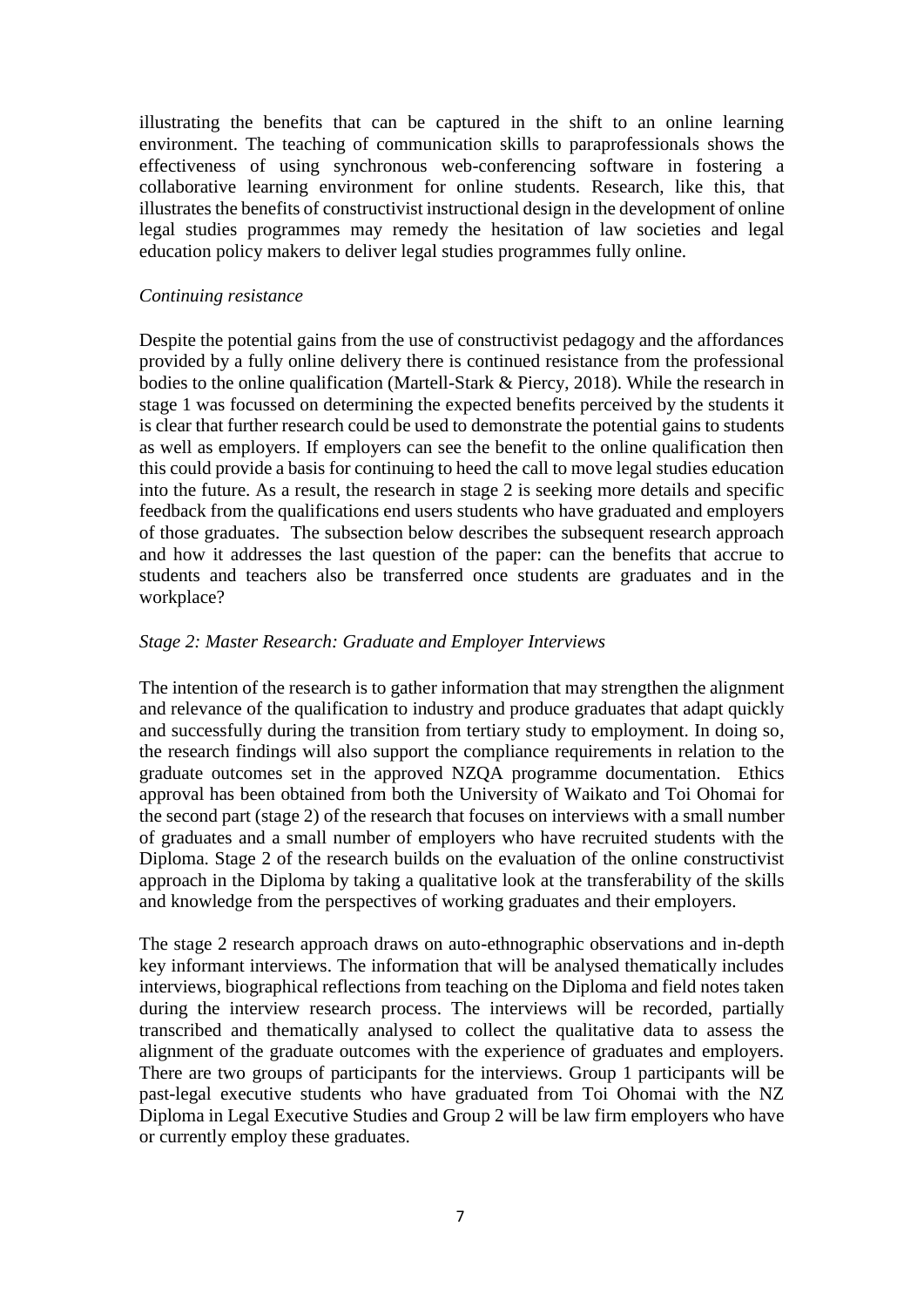This research is currently in the recruitment stage. To date three graduate students and one employer legal firm have been recruited. Rather than recruit only employer solicitors the decision has been made to focus also on practice managers who often recruit and interview the legal support staff and follow up with their supervising solicitors to see how they are adapting in the work environment. This point of contact will assist the researcher in deciding which staff member would be the most appropriate to interview.

### *Limitations*

The research limitations which have been identified for stage 2 the first limitation is resourcing, interviewing is time intensive as such only a small number of interviews will be completed limiting the generalisability of the interview findings. There are also recruitment challenges to overcome in locating graduates and employers, especially because in order to reduce risks to participants, these two groups will need to be recruited from different organisations. Furthermore, in order to limit the enduring impact of the student teacher relationship on the graduate student participants the interviews will be conducted by a research assistant who will have interview topics provided to them.

The planned research in Stage 2 will provide further insights in the use of constructivist pedagogy in the online legal studies programme and give a more complete view of the student successes in the programme once employed in a legal environment. The outcomes will assist in the further development of online programmes in legal studies and beyond by providing feedback on the content and delivery. The results will also provide evidence and support for those institutions considering an online option for their legal studies programmes. By providing a strong evidence-based approach it is hoped that the case that legal studies can work in an online environment will be strengthened further.

# **References**

Bahia M. & Murphy, R. (2014). *Learning online: What research tells us about whether, when and how*. Routledge, London.

Biggs J. & Tang, C. (2011). *Teaching for quality learning at university* (4th ed.). Open University Press, Berkshire, UK.

Butler, D. (2007). *ICT in legal education: a challenge but an opportunity in enhancing higher education, theory and scholarship*. Proceedings of the 30th HERDSA Annual Conference, Adelaide, 8-11 July 2007:pp 89-100.

Chetwin, M. & Edgar, C. (1999). Legal education in the technology revolution: The evolutionary nature of computer-assisted learning. *Legal Education Review*, 10: 2/3. Retrieved from: [https://epublications.bond.edu.au/ler/vol10/iss2/3.](https://epublications.bond.edu.au/ler/vol10/iss2/3)

Errington, E. (2003) *Developing scenario-based learning: Practical insights for tertiary educators*, Dunmore Press, Palmerston North, New Zealand.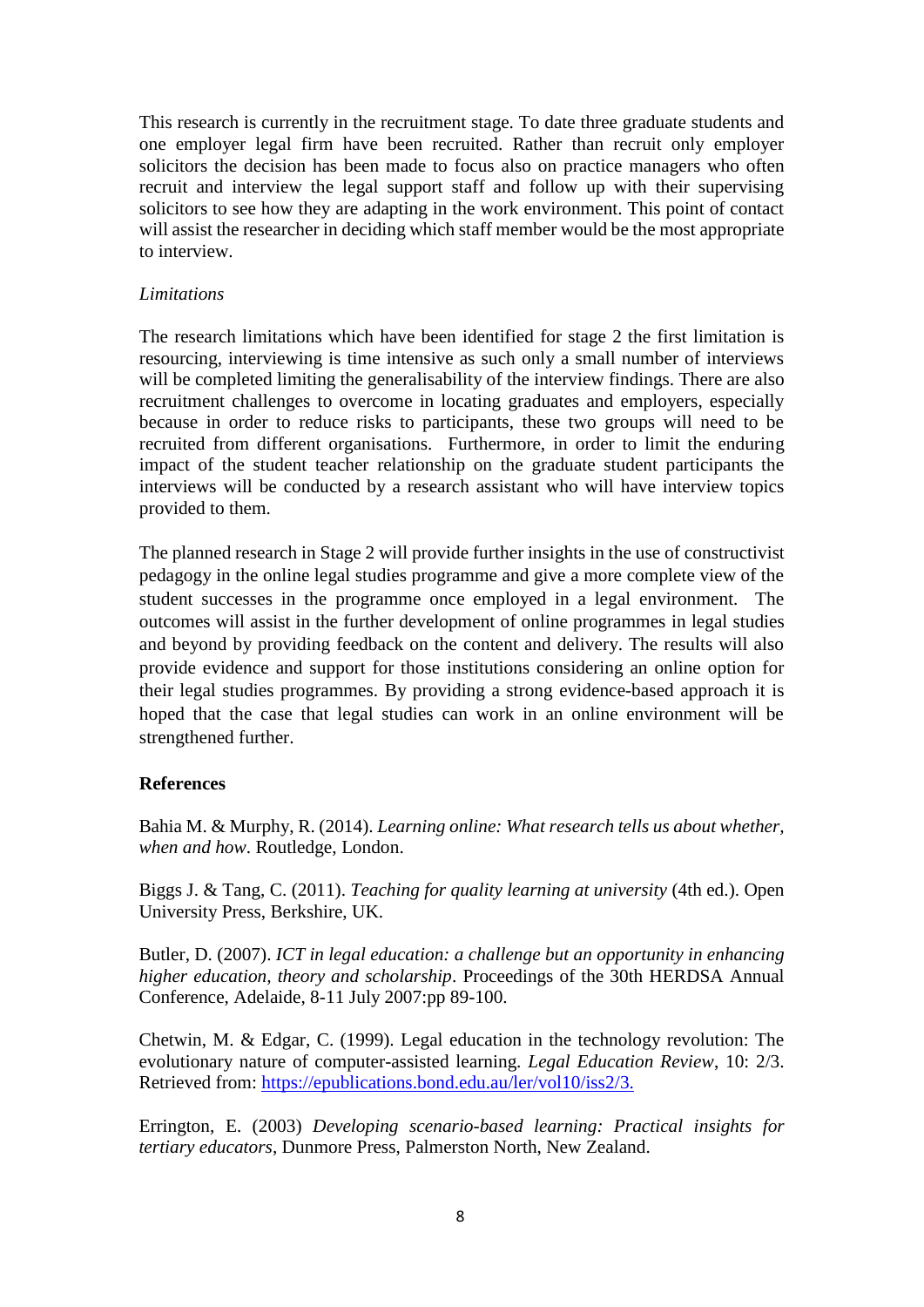Gedera, D. (2014). *Mediational engagement in e-learning: An activity theory analysis*  (Doctoral Thesis, University of Waikato, Hamilton, New Zealand)

Govers, E. (2010). On the impact of government policy on programme design in New Zealand post-compulsory education, *Research in Post-Compulsory Education*, 15:2, 141-158. http://doi.org/10.1080/13596741003790666

Hartlett. M.K. (2010). *Motivation to learn in online environments: Exploration of two tertiary education contexts.* Unpublished doctoral thesis. Massey University, Manawatu, New Zealand.

Harrell, L. (2013). *A learner centred approach to online education.* Information Age Publishing INC, Charlotte, NC, USA. Retrieved from [www.infoagepub.com](http://www.infoagepub.com/)

Kirley, E. A. [\(2015](http://dx.doi.org/10.1080/03069400.2015.1035560)). Are we ethically bound to use student engagement technologies for teaching law? *The Law Teacher,* 49:2, 219-241 http://dx.doi.org/10.1080/03069400.2015.1035560.

Law, M. G. (1997). Adult education and market-oriented policies: The case of New Zealand. In Holford J., Griffen, C. & Jarvis, P. (Eds). *Lifelong Learning: Reality, Rhetoric and Public Policy*. University of Surrey, Guildford.

Leibowitz, W.R. (2000). Law professors told to expect competition from virtual learning. *Chronicles of Higher Education*, 1/21, 46: 20. Retrieved from <http://chronicle.com/free/v46/i20/20a04501.htm> pA45.1/2p.

Martell-Stark, C.A. (2017). *Learner engagement and collaborative learning in a synchronous environment using Adobe Connect*. Unpublished research paper, University of Waikato, Hamilton, New Zealand.

Martell-Stark C. & Piercy, G. (2018). Removing the pedagogical straightjacket from legal executive studies in Aotearoa/New Zealand: Embracing constructivist online pedagogies*, EDULEARN18 Proceedings,* 5607-5614.

Morris, S. M. & Taub-Pervizpour, L. (2018). A digital pedagogy lab event at the University of Delaware. Retrieved from *Hybrid Pedagogy: An open-access journal of learning, teaching & technology* at<http://hybridpedagogy.org/ethical-online-learning/>

New Zealand Institute of Legal Executives. (2019). Retrieved from: [https://nzile.org.nz/nzile-faqs#thinking-about-my-career\\_options1](https://nzile.org.nz/nzile-faqs#thinking-about-my-career_options1)

O'Neil, K., Singh, G., O'Donoughue, J. & Cope, C. (2004). Implementing eLearning programmes for higher education: A review of the literature. *Journal of Information Technology Education*, 3, 313-323.

Olssen, M. (2001). 20th century neo-liberalism. In *The Neo-liberal appropriation of Tertiary Education Policy in New Zealand: Accountability, Research and Academic Freedom.* NZARE, Wellington.